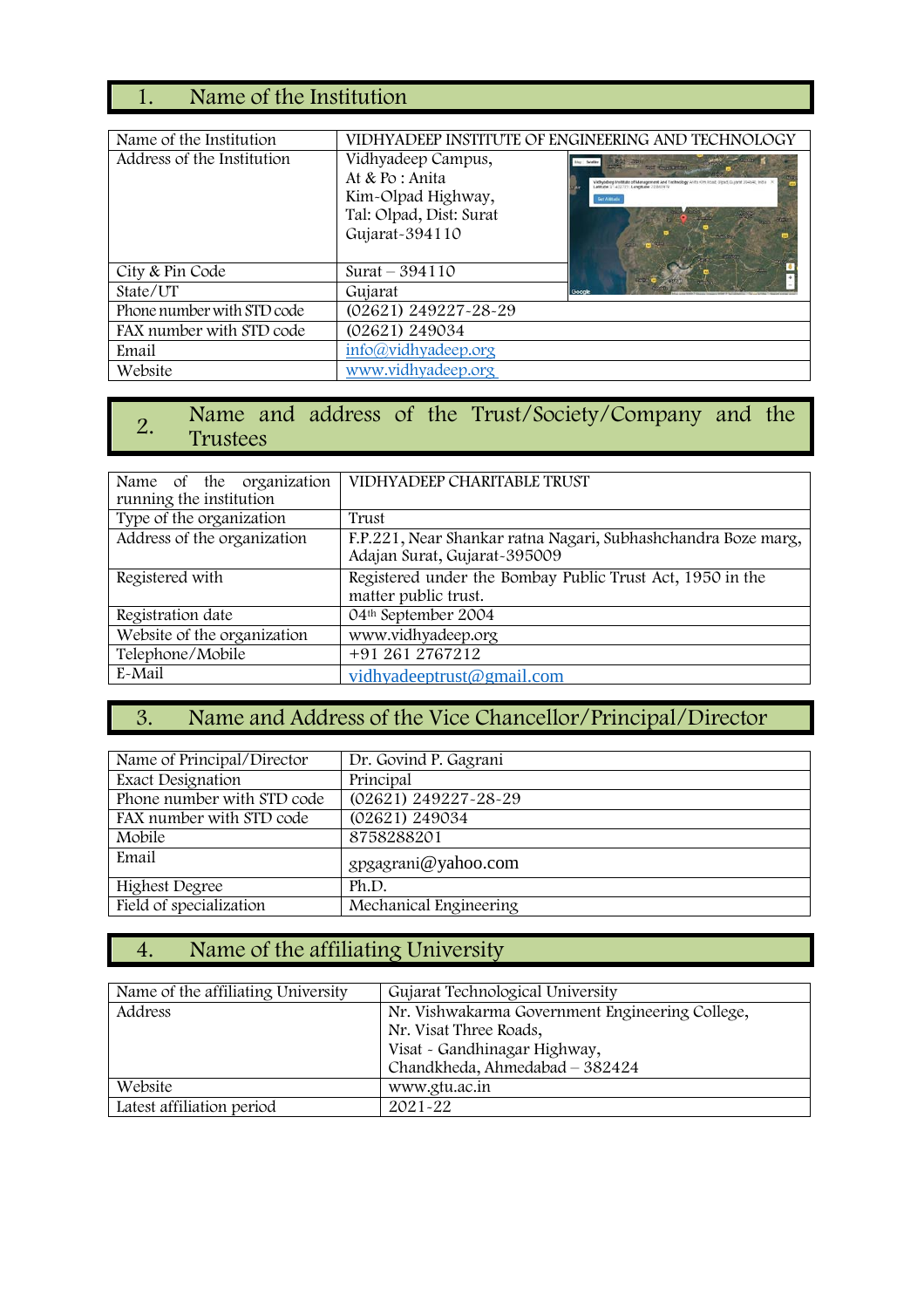#### 5. Governance

Members of the Board and their brief background

| Sr. No. | Name                   | Designation |
|---------|------------------------|-------------|
| 1.      | Shri Jayantibhai Patel | Chairman    |
| 2.      | Shri Hirenbhai Patel   | Member      |
| 3.      | Shri Ashokbhai Patel   | Member      |
| 4.      | Shri Nirupaben Patel   | Member      |
| 5.      | Shri Ishaben Patel     | Member      |

Departments by designing and framing load calculation policy to derive department load. He is also instrumental to decide load distribution among department faculties. This policy is approved by Central Steering Committee (CSC) of college consisting of All Head of departments, GTU coordinator and Principal. Changes in policy, if required, are done by principal in anticipation of approval of CSC. Head of department and faculty members of department, then after themselves distribute load as per policy framed. Finally timetables are approved by principal.

Policy inputs are received from all faculty members through department Head, and accordingly representation of HOD is accommodated for improvement in policies. Academic calendar is proposed by Principal and approved by all HODs and CSC. HODs shares proposed calendar to all faculty members and Class representatives, and receives suggestions on it. Once academic calendar is approved, it is published on intranet and website for students and faculty members.

Faculty members are conducting classes as per approved timetables and it is monitored by HODs. Regularly attendance of students are collected and accumulated at the end of each month for stock taking and action, if required. Course web pages are created by faculty members, where by teaching material, syllabus, experiment list, assignments are kept for students.

Mechanism/Norms and Procedure for democratic/good Governance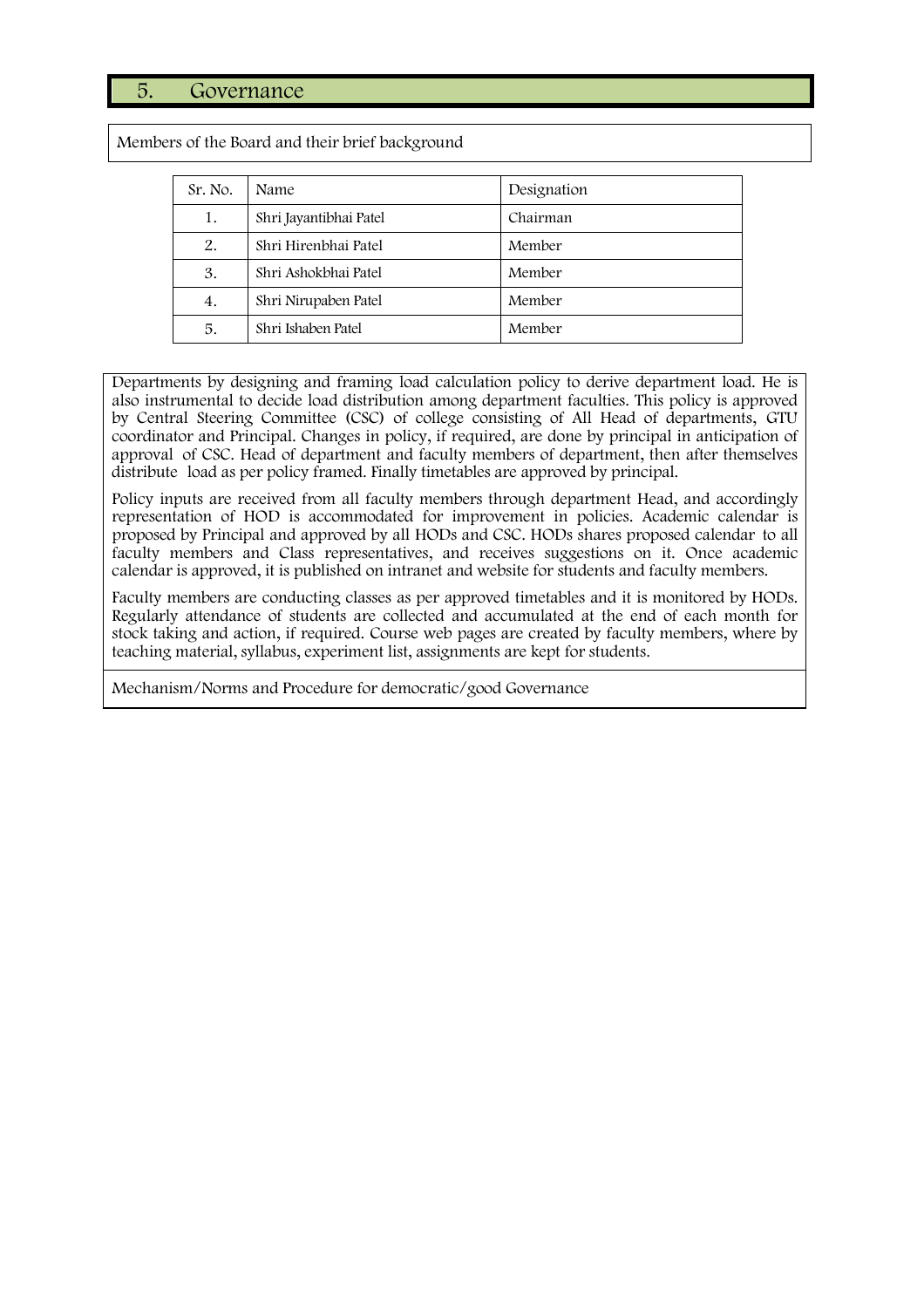

- There is a Convener acting as the Representative of the management.
- The Principal holds the powers for all the academic and administrative matters including the conduct of examinations.
- Each of the departments has a Head of the Department who, in turn, assigns various tasks to different members of faculty.
- As far as the administrative functions are concerned each department has a head and above them Registrar looks after all administrative assignments.
- The college administration is done in decentralized manner and to ensure the best results in day to day administrative functions and to keep smooth coordination with all departments, the Principal office appoints Deans and Coordinators /Conveners allotting different portfolios. Such information is available on college intranet.
- To coordinate among all there is Central Steering Committee (CSC). Principal, SCET is chairperson and Deans as well as all HoDs are members of CSC. Bimonthly, CSC meetings are conducted for various agendas like Academic term planning, Institute Industrial Interaction of various departments, result analysis, Training and Placements, Inter or Intra institutional Activities etc. Member Secretary circulate agenda in advance and ensures meetings are effectively organized as well as minutes are documented Convener

Student Feedback on Institutional Governance/Faculty performance

With the help of E-Feedback system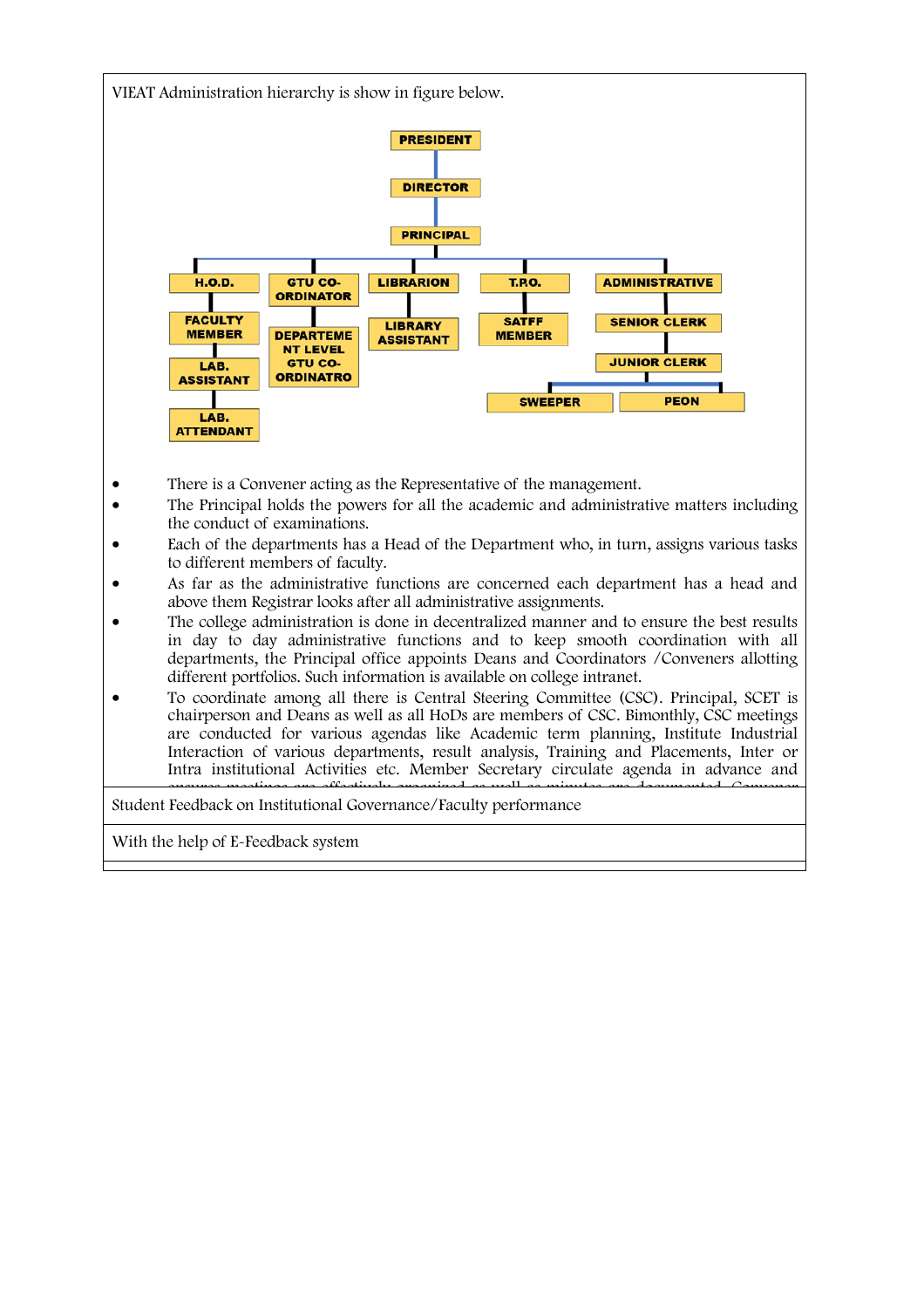Grievance Redressal mechanism for Faculty, staff and students

Online Grievance Redressal Mechanism has been established by the Institute for faculty, staff and students and the same has been put on institute website.

Establishment of Anti Ragging Committee

Establishment of Grievance Redressal Mechanism

Establishment of Grievance Redressal Committee in the Institution and Appointment of OMBUDSMAN by the University

As decided by the Gujarat Technological University, Ahmedabad

Establishment of Internal Complaint Committee (ICC)

| Sr. No. | Name              | Designation                  |
|---------|-------------------|------------------------------|
|         | Dr. Nikunj Patel  | Presiding Officer            |
| 2       | Mrs. Vrunda Sule  | Member as Teaching Staff     |
| 3       | Mr. Mahesh Padia  | Member as Teaching Staff     |
| 4       | Ms. Bhavini Patel | Member as Non Teaching Staff |
| 5       | Mr. Jenish Patel  | Member as Non Teaching Staff |

Establishment of Committee for SC/ST

Committee for SC/ST is established and the committee members are as follows:

Mrs. Mona Hansoti- Assistant Professor Mrs. Sunderben Patel – Librarian Mr. Ravindrakumar Vasava- Lab Assistant

Internal Quality Assurance Cell

| Sr. No. | Name                   | Designation          |
|---------|------------------------|----------------------|
|         | Dr. Nikunj Patel       | I/C Principal        |
| 2       | Mrs. Pritika Prajapati | Assistant Professor  |
| 3       | Mrs. Swati Patel       | Assistant Professor  |
|         | Mr. Rinkal Patel       | Assistant Professor  |
| 5       | Mr. Dipak Patel        | Senior Admin Member  |
| 6       | Mr. Mukund Patel       | Management           |
| 7       | Mr. Sanjay Pandya      | Expert from Industry |
| 8       | Mr. Vivek Ojha         | Expert from Industry |
| 9       | Mr. Jaimin Patel       | Coordinator          |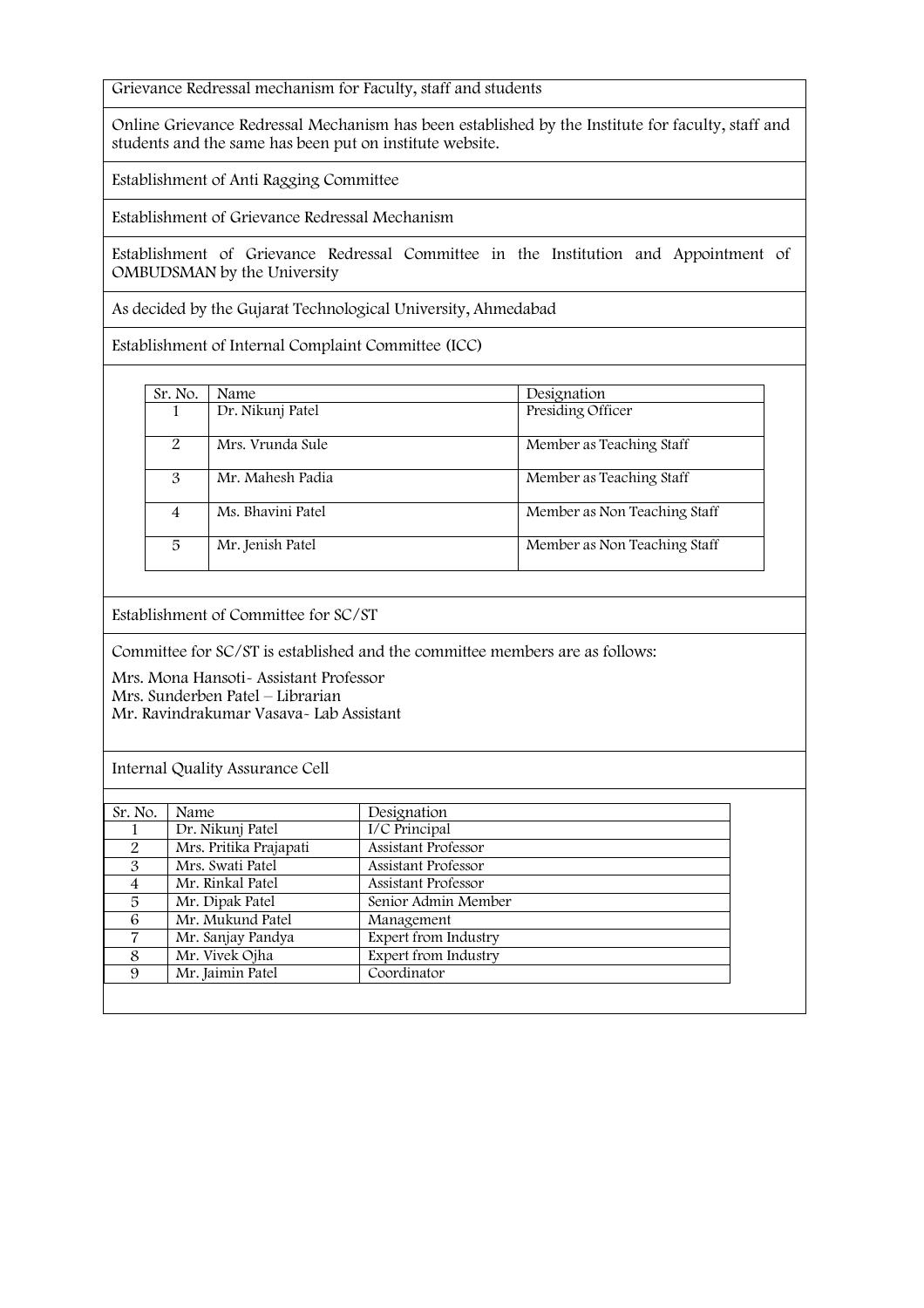# 6. Programmes

| B.E. (CIVIL ENGINEERING)      |
|-------------------------------|
| B.E. (COMPUTER ENGINEERING)   |
| B.E. (ELECTRICAL ENGINEERING) |
| B.E. (MECHANICAL ENGINEERING) |
| D.E. (CIVIL ENGINEERING)      |
| D.E. (ELECTRICAL ENGINEERING) |
| D.E. (MECHANICAL ENGINEERING) |
|                               |

| Name of<br>Programmes<br>Accredited by NBA | Electrical Engineering (In Process)                                                                                                                                             |                        |
|--------------------------------------------|---------------------------------------------------------------------------------------------------------------------------------------------------------------------------------|------------------------|
|                                            |                                                                                                                                                                                 |                        |
| Status of Accreditation of                 | Total number of Courses                                                                                                                                                         |                        |
| the Courses                                | No. of Courses for which applied<br>for Accreditation                                                                                                                           | Electrical Engineering |
|                                            | Status of Accreditation<br>Preliminary/Applied for SAR and<br>results awaited/Applied for SAR<br>and visits completed/Results of<br>visits awaited/Rejected/<br>the<br>Approved |                        |

# Details of each Programme

### Civil Engineering

| Name of the Department      | Civil Engineering              |
|-----------------------------|--------------------------------|
|                             |                                |
|                             |                                |
| Course                      | Bachelors in Civil Engineering |
|                             |                                |
| Level                       | UG                             |
|                             |                                |
| Number of seats             | 90                             |
|                             |                                |
| Duration                    | 4 YEARS                        |
|                             |                                |
| Fees (as approved by the    | 72000/-                        |
| state government)           |                                |
|                             |                                |
| <b>Placement Facilities</b> | <b>YES</b>                     |
|                             |                                |
| Campus placement in last    | As per ANNEXURE                |
| three years with minimum    |                                |
| salary, maximum salary      |                                |
| and average salary          |                                |
|                             |                                |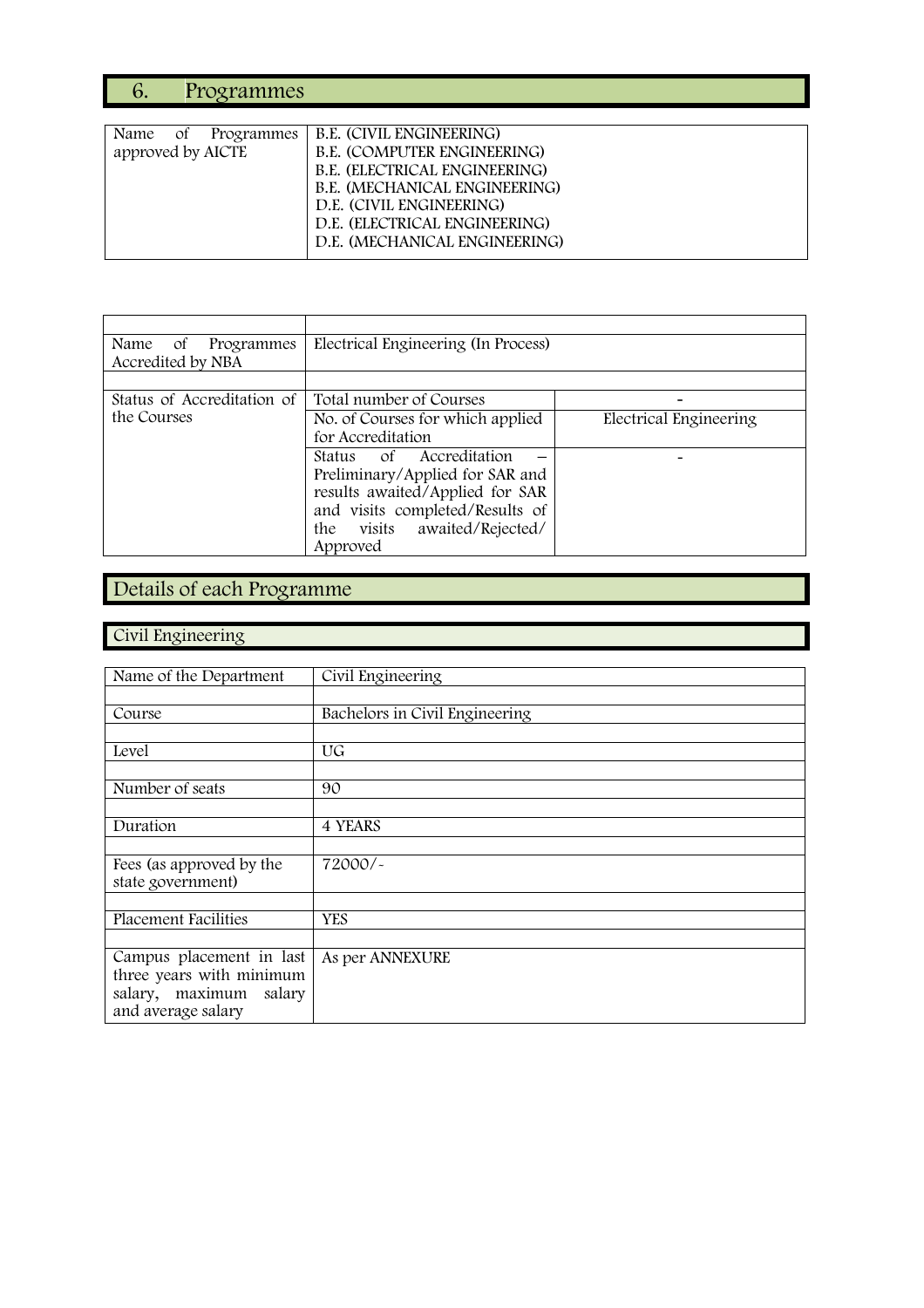Computer Engineering

| Name of the Department      | Computer Engineering             |
|-----------------------------|----------------------------------|
|                             |                                  |
| Course                      | Bachelor of Computer Engineering |
|                             |                                  |
| Level                       | UG                               |
|                             |                                  |
| Number of seats             | 60                               |
|                             |                                  |
| Duration                    | 4 Years                          |
|                             |                                  |
| Fee (as approved by the     | 72000/~                          |
| state government)           |                                  |
|                             |                                  |
| <b>Placement Facilities</b> | Yes                              |
|                             |                                  |
| Campus placement in last    | As per ANNEXURE                  |
| three years with minimum    |                                  |
| salary, maximum salary      |                                  |
| and average salary          |                                  |

#### Electrical Engineering

| Name of the Department                                                                                                                                      | Electrical Engineering Department  |
|-------------------------------------------------------------------------------------------------------------------------------------------------------------|------------------------------------|
|                                                                                                                                                             |                                    |
| Course                                                                                                                                                      | Bachelor of Electrical Engineering |
|                                                                                                                                                             |                                    |
| Level                                                                                                                                                       | UG                                 |
|                                                                                                                                                             |                                    |
| Number of seats                                                                                                                                             | 90                                 |
|                                                                                                                                                             |                                    |
| Duration                                                                                                                                                    | 4 years                            |
|                                                                                                                                                             |                                    |
| Fees (as approved by the                                                                                                                                    | 72000/~                            |
|                                                                                                                                                             |                                    |
|                                                                                                                                                             |                                    |
|                                                                                                                                                             | Yes                                |
|                                                                                                                                                             |                                    |
|                                                                                                                                                             |                                    |
|                                                                                                                                                             |                                    |
|                                                                                                                                                             |                                    |
| state government)<br><b>Placement Facilities</b><br>Campus placement in last<br>three years with minimum<br>salary, maximum<br>salary<br>and average salary | As per ANNEXURE                    |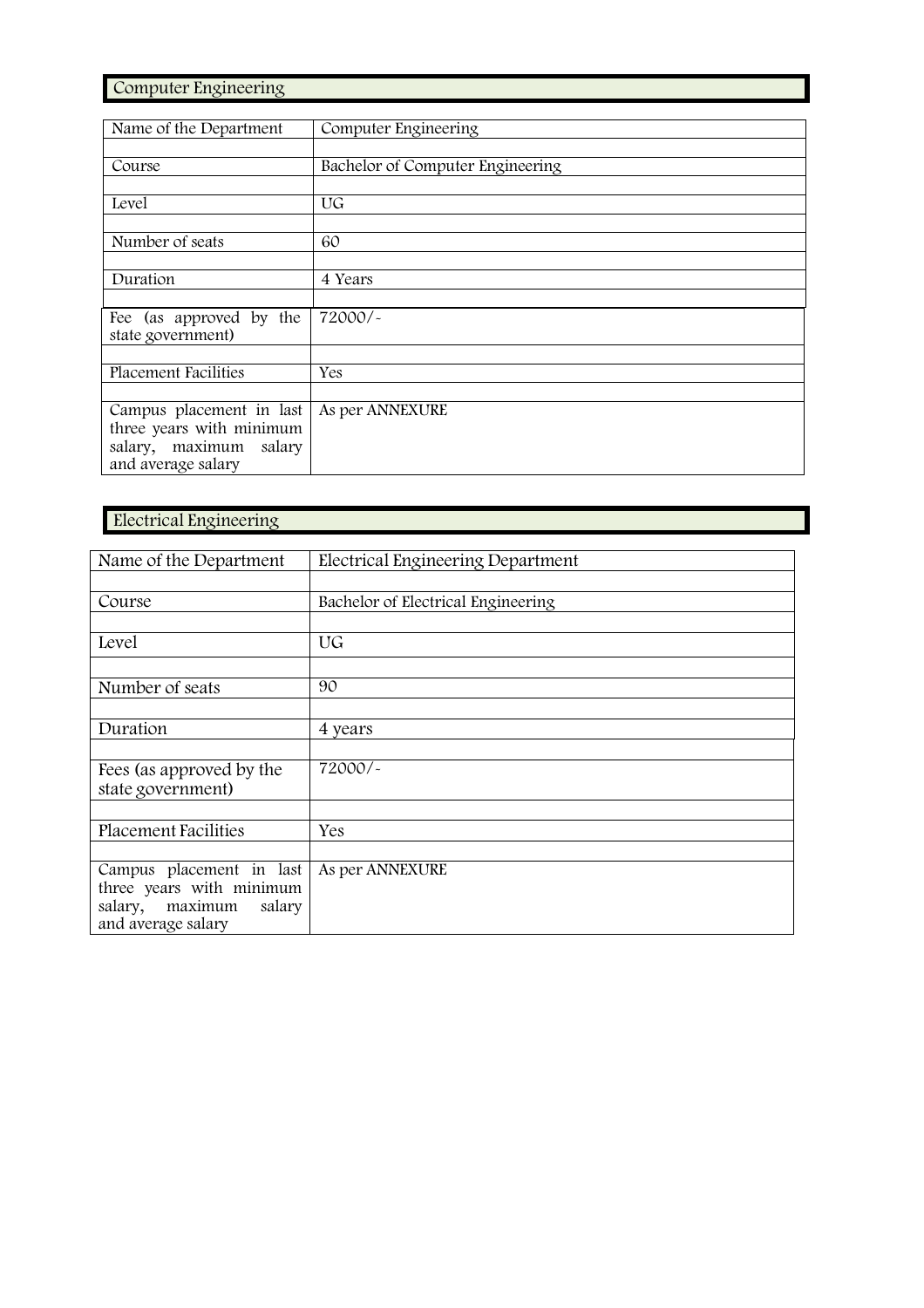### Mechanical Engineering

| Name of the Department | Mechanical Department              |
|------------------------|------------------------------------|
|                        |                                    |
| Course                 | Bachelor of Mechanical Engineering |
|                        |                                    |
| Level                  | UG                                 |
|                        |                                    |

| Number of seats             | 90              |
|-----------------------------|-----------------|
|                             |                 |
| Duration                    | 04 Years        |
|                             |                 |
| Fees (as approved by the    | 72000/~         |
| state government)           |                 |
|                             |                 |
| <b>Placement Facilities</b> | Yes             |
|                             |                 |
| Campus placement in last    | As per ANNEXURE |
| three years with minimum    |                 |
| salary, maximum<br>salary   |                 |
| and average salary          |                 |

# Civil Engineering

| Name of the Department                               | Civil Engineering            |
|------------------------------------------------------|------------------------------|
|                                                      |                              |
| Course                                               | Diploma in Civil Engineering |
|                                                      |                              |
| Level                                                | Diploma                      |
|                                                      |                              |
| Number of seats                                      | 60                           |
|                                                      |                              |
| Duration                                             | 3 YEARS                      |
|                                                      |                              |
| Fees (as approved by the                             | $40000/-$                    |
| state government)                                    |                              |
|                                                      |                              |
| <b>Placement Facilities</b>                          | <b>YES</b>                   |
|                                                      |                              |
| Campus placement in last<br>three years with minimum | As per ANNEXURE              |
| salary, maximum salary                               |                              |
| and average salary                                   |                              |

# Electrical Engineering

| Name of the Department                        | Electrical Engineering            |
|-----------------------------------------------|-----------------------------------|
|                                               |                                   |
| Course                                        | Diploma in Electrical Engineering |
|                                               |                                   |
| Level                                         | Diploma                           |
|                                               |                                   |
| Number of seats                               | 60                                |
|                                               |                                   |
| Duration                                      | 3 YEARS                           |
|                                               |                                   |
| Fees (as approved by the<br>state government) | $40000/-$                         |
|                                               |                                   |